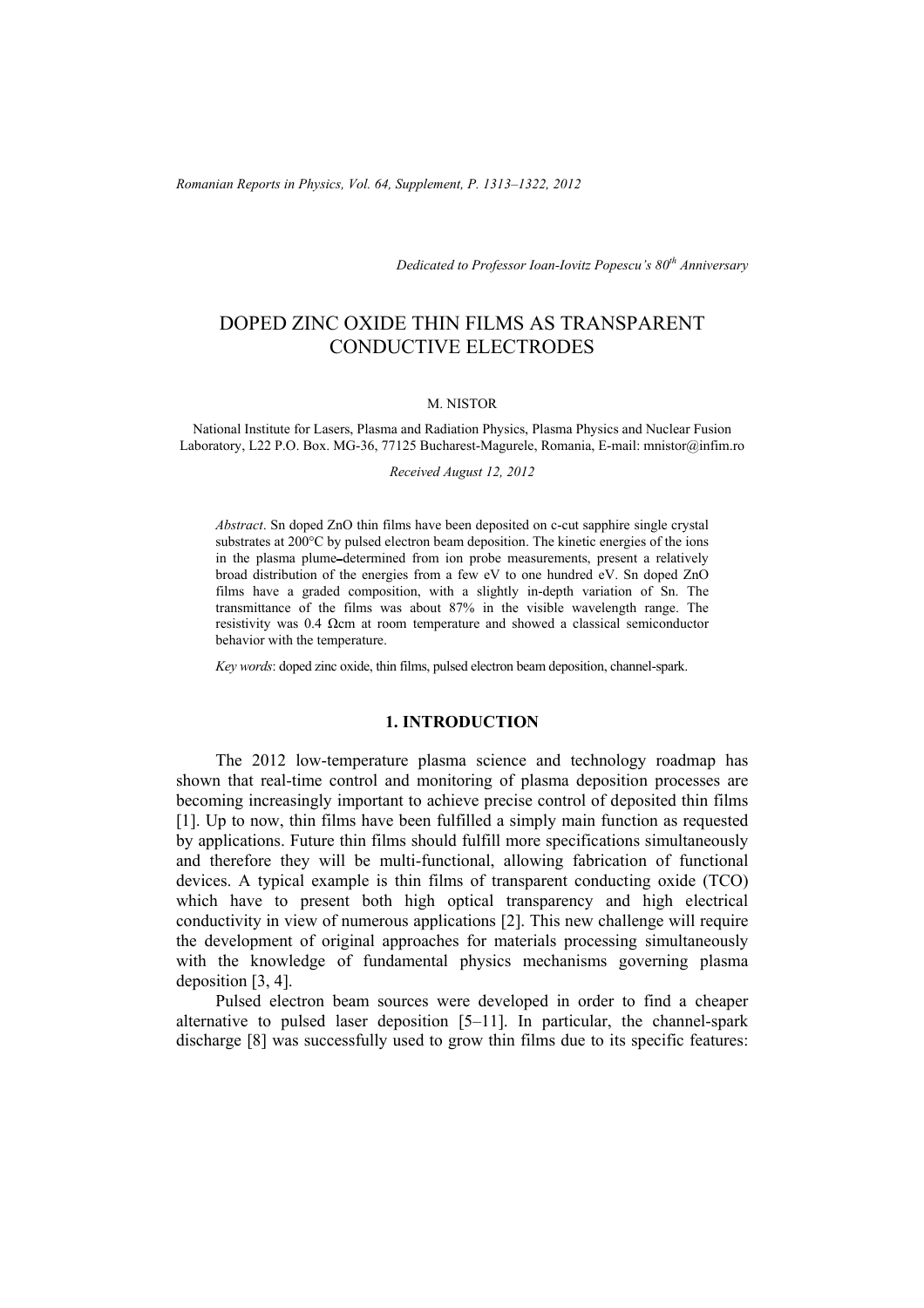(i) the presence of a capillary tube in which the electron beam is produced and guided from the anode to the target and (ii) an energy per beam pulse enough for target ablation [8–11]. This method based on the channel-spark discharge was named "Pulsed electron beam deposition" (PED) [11].

PED presents some advantages [10] for the formation of polycationic oxide thin films and thus it has been used for the growth of TCOs films presenting the properties of the bulk materials needed for the development of the "transparent electronics". Pure or doped Sn or In oxide films were thus grown by PED [11–13], with potential interesting properties for applications.

The growth of zinc oxide films by PED was also studied and it was shown that PED allows the growth of amorphous, polycrystalline or epitaxial thin films by controlling the substrate temperature and deposition conditions [14–18]. Epitaxial ZnO thin films have been grown by PED on c-cut single crystal substrates even at low substrate temperature (300 $^{\circ}$ C) [16], with the classical epitaxial relationships observed in PLD [17]. It has been demonstrated that in PED the physical properties of ZnO films could be tuned by controlling deposition conditions, *i.e.* by controlling the oxygen composition and crystalline quality of the films. Indeed, semiconducting films [18] can be obtained as well as films presenting a metalliclike conductivity at room temperature and a metal-semiconductor transition to lower temperatures [18].

These results are related to the specificities of the PED deposition method, in particular to the high energies (a few eV to tens of eV) of the plasma plume species, which allow growing oxide thin films with different functionalities. Moreover, doping an oxide with an element it is possible to change some properties or to induce a new one. With this aim, in this work we report on the growth of Sn doped ZnO thin films by PED using a sectorial target. The plasma plume was investigated using an ion probe to estimate the kinetic energies of the species arriving on the substrate. The oxide film composition and morphology were determined and the physical properties of these films were studied, in order to evaluate the potential of PED to form doped ZnO films presenting the expected characteristics for applications as transparent conductive electrodes.

### **2. EXPERIMENTAL SET-UP**

In the PED method a pulsed electron beam is produced in a channel-spark discharge [10]. Briefly, an external capacitor (16 nF) charged at 15.5 kV is discharged between a hollow cathode and a grounded anode (the vacuum chamber), through a capillary tube of 6 mm diameter and 110 mm length. A pulsed electron beam is produced having about 100 ns FWHM and a fluence of about 2.5 J/cm<sup>2</sup>, with a repetition rate of  $1-2$  Hz. The pulsed electron beam is polyenergetic with electron energies in the range 0–15.5 keV [10].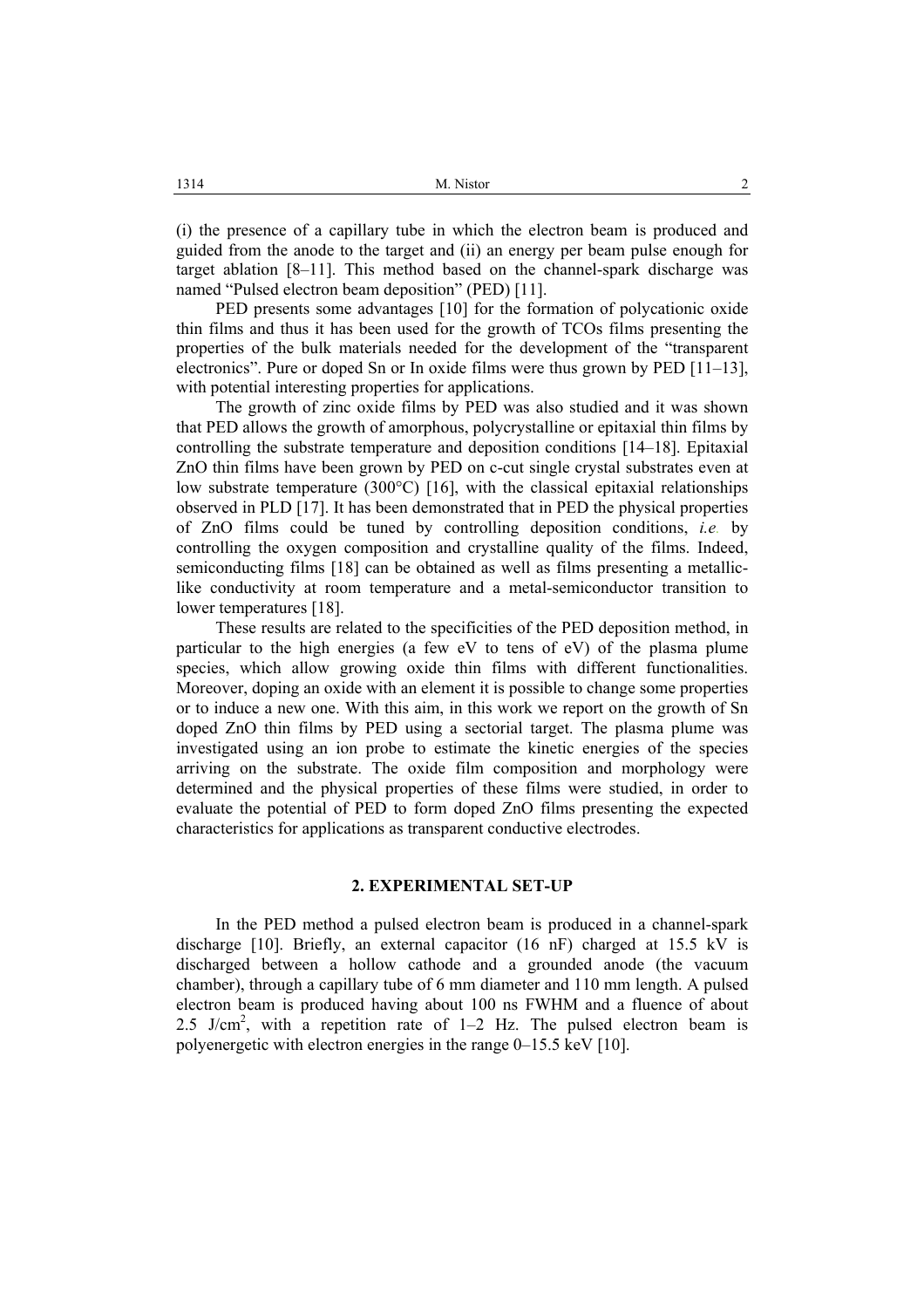The thin film growth was performed under controlled Ar gas at a  $1.4 \times 10^{-2}$  mbar pressure, and at 45° angle of incidence between the beam and the rotating target. A sectored target [19] was made from a ZnO target with a sector of 2 mm width of thin Sn plate placed radially on its surface. The target-substrate distance was 40 mm.

Sn doped ZnO thin films were grown on Si and c-cut sapphire single crystal substrates at substrate temperatures between room temperature and 200°C. The energy of the ablated species was measured with an ion probe in the position of substrate holder. The thickness and composition of the films were measured by Rutherford Backscattering Spectrometry  $(RBS)$  using the  ${}^{4}He^{+}$  ion beam of the 2 MeV Van der Graaff accelerator (INSP, Université Paris 6). The thickness, composition and in depth distribution of elements were obtained by RUMP simulations [20]. The surface morphology of films was investigated by Scanning Electron Microscopy measurements. The electrical resistivity of thin films was performed by the four probe method, from room temperature to liquid helium [21].

#### **3. RESULTS AND DISCUSSIONS**

In the PED method the pulsed electron beam interaction with the target leads to the vaporisation of the target material and the formation of a plasma plume, which propagates in a direction normal to the target, forming a film on the substrate. Optical emission spectroscopy and fast imaging of the plasma plume [22] proved that the composition of the emissive species is similar with the one obtained with nanosecond pulsed laser deposition, but with the particularity that the electron beam ablation induces a higher ionization of the plume and background gas than in the case of PLD.



Fig. 1 – Ion probe signals recorded without aperture (dashed line) and with 1mm aperture (solid line).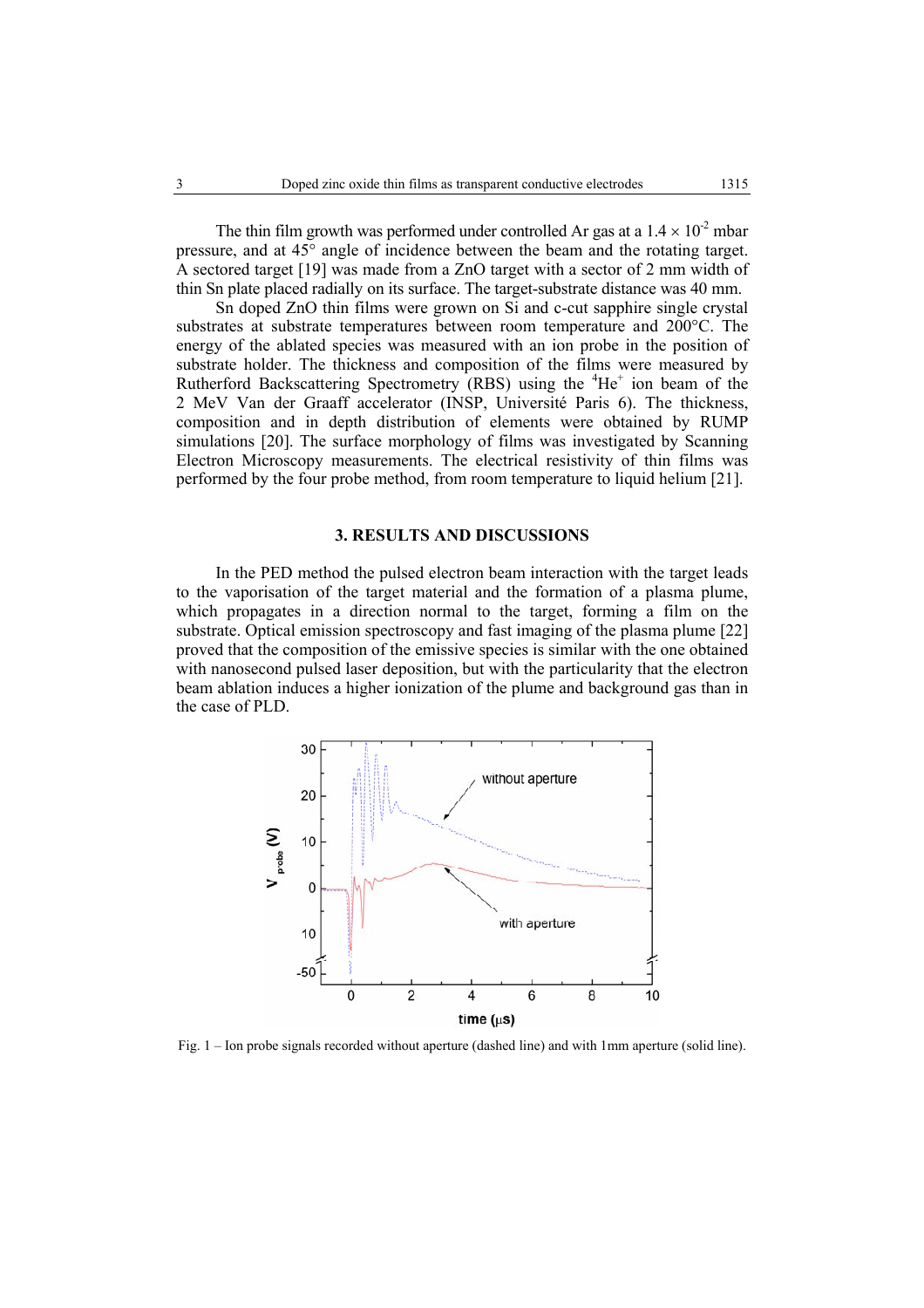| 1316 | M. Nistor |
|------|-----------|
|------|-----------|

In this work the ion energies in the plume were measured using a 4 mm planar Langmuir probe. The recorded signal is shown in Fig. 1 and corresponds to the contribution of the plasma plume and background plasma. When a 1 mm aperture connected to the ground was placed in front of the Langmuir probe, the contribution of the Ar plasma to the signal was eliminated, and ions from the ablation plasma moving perpendicularly to the probe were solely collected. As a result, a typical signal of the Zn and Sn ions ablated from the sectorial target for a probe bias to –24 V is shown in Fig. 2. The ion energies were calculated using the time of flight method. The time zero is given by the negative signal due to the high energy (a few keV) electrons scattered on the target which reach the probe in a very short time compared to the ion time of flight [23]. The ion signal has a maximum at 2.8  $\mu$ s, corresponding to a velocity of the Zn and Sn ions of 1.32 cm/ $\mu$ s.

The Zn and Sn ions signals are separated in our measurements due to their different atomic mass values only when the target is not rotating. A signal was recorded when the beam interacted with the ZnO target (solid line in Fig. 2) and a second one for the beam interaction with the Sn sector of the target (dashed line Fig. 2).



Fig. 2 – Ion probe signals for Zn ions (solid line) and Sn ions (dashed line).

The maximum of the Zn ion signal is at 2.5  $\mu$ s, and that for Sn ions at 3.4  $\mu$ s respectively, corresponding to a velocity of  $1.48 \text{ cm}/\text{us}$ , and  $1.09 \text{ cm}/\text{us}$ respectively. The kinetic energies of both Zn and Sn ions corresponding to the maximum signals of the ion probe are approximately equal to 75 eV.

The ion energies show a relatively broad distribution from a few eV to one hundred eV. This leads to the enhancement of the adatom mobility on the substrate surface, and thus to a rather smooth surface and a low temperature of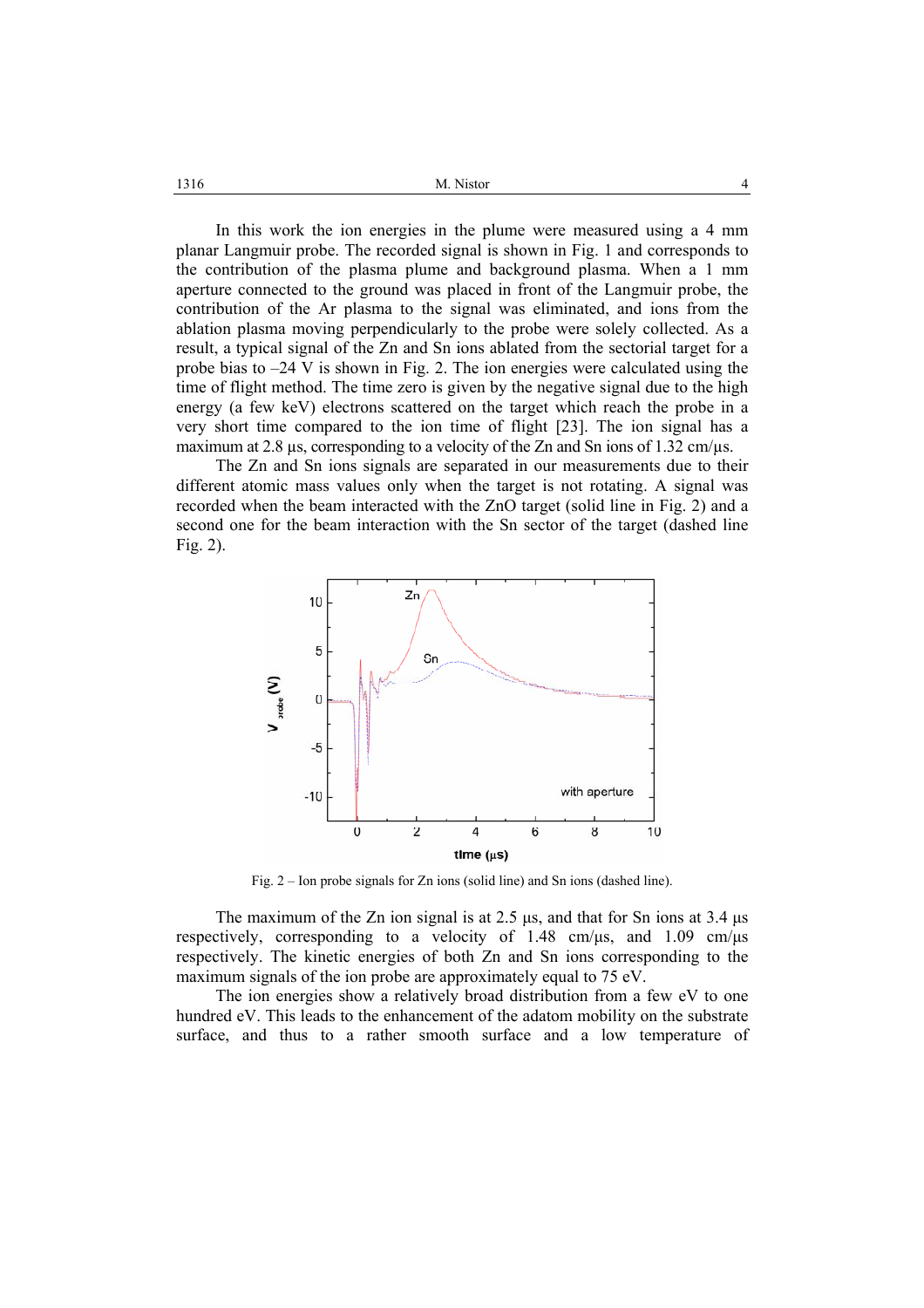crystallization. The control of the kinetic energies of the species during PED is an important parameter for the growth of thin films with specific properties. In previous works the influence of the composition on the structural and physical properties of oxide films was demonstrated [24, 25], especially in the case of Sn based oxides [26].

The thickness and composition of thin films grown on Si and c-cut single crystal substrates at a temperature of 200 °C was performed by means of RBS. The Figure 3 shows the RBS spectra of a Sn doped ZnO thin film grown at 200 °C on a c-cut sapphire substrate.



Fig. 3 – A typical RBS spectrum recorded for a Sn doped ZnO film grown by PED on c-cut sapphire substrate at 200°C.

The RBS spectrum shows that the presence of Sn leads to slight variations in the in-depth composition of thin films, leading to a composition graded thin film whatever the substrate used (Si or sapphire). This particularity could be explained by two reasons. The first one is related to the sectorial target used. As demonstrated in PLD, the beam interaction with a sectored target allows an additional control of the second phase material or dopant in respect with the typical deposition parameters, leading to an improvement of the properties of the growth thin films [19]. The second one is due to a specificity of Sn which is very sensitive to the oxygen pressure during deposition, and which typically leads to the variation in composition of oxide thin films [26].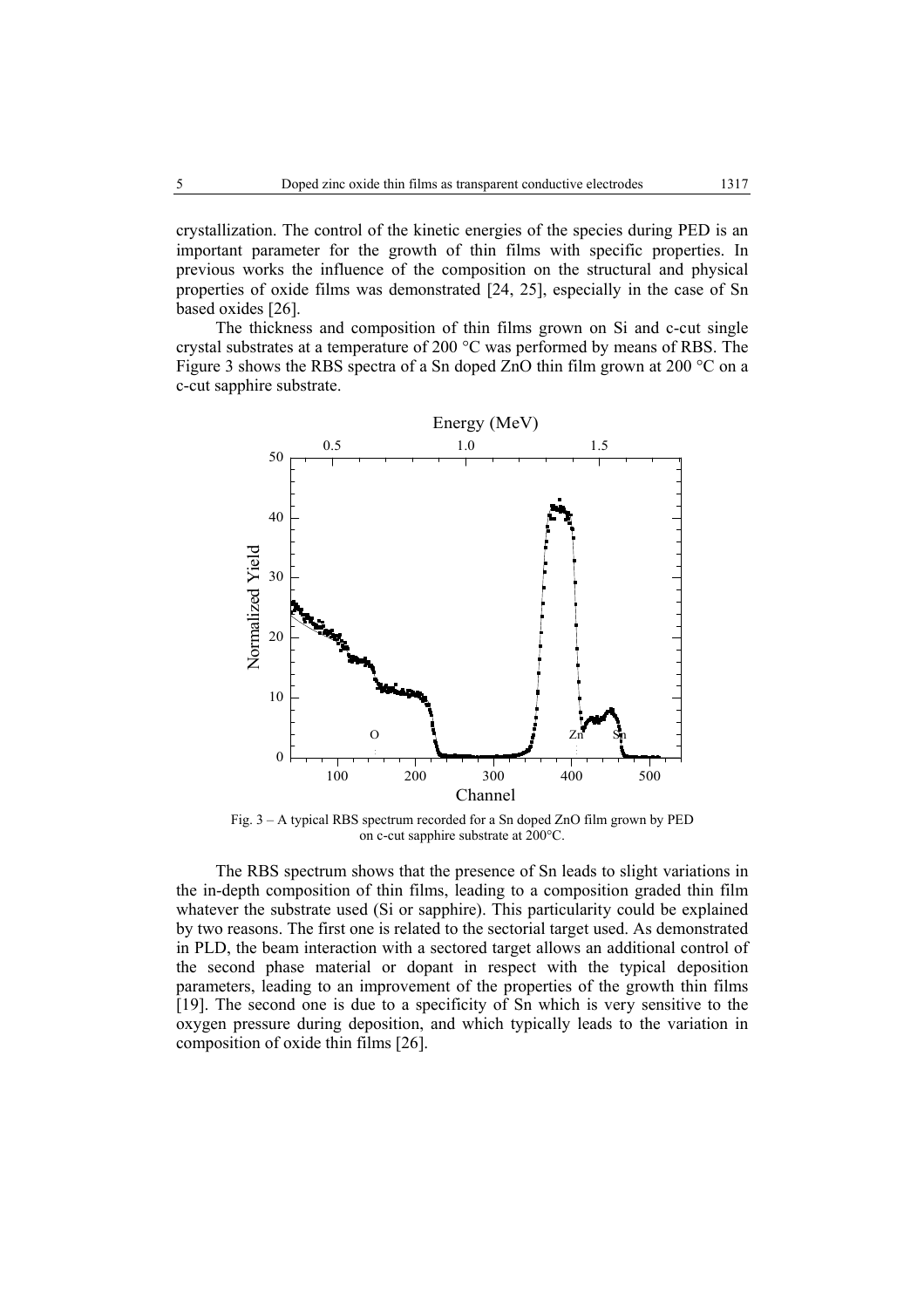| 1318 | M. Nistor |
|------|-----------|
|      |           |

The sharp front edge of the Al (from c-cut sapphire) contribution and rear edges of each element spectrum of the film, excludes any film-substrate interdiffusion during the film growth. A rather smooth surface of the film can be deduced for this RBS spectrum. This was checked by SEM analysis, as shown by the cross-section SEM image (with a slight tilt angle) of a doped ZnO film grown on a Si substrate at 200°C, presented in Fig. 4. This figure shows the presence of nanoparticles (may be related to a specificity of Sn ablation by PED), superimposed on a dense and smooth film presenting a columnar aspects. Such a columnar growth is typical of the pure or doped ZnO film formation [17] whatever the substrate is. This is related to the classical (002) texture of the ZnO film growth which has been checked on these films by complementary X-ray diffraction analyses.

It has to be noticed, that the kinetic energy of the species impinging the surface of the growing film plays a major role on the film morphology and microstructure. An increase of this kinetic energy is deleterious for the surface morphology and film orientation [10].



Fig. 4 – Cross-section SEM image of a Sn doped ZnO thin film grown by PED on Si substrate at 200°C.

Indeed, the kinetic energy of the ions can be very much higher than the characteristic bond energies of the elements of the oxide film, and therefore ions can create significant "damage" to the crystalline grains of the growing film. In addition to the structural disorder, oxygen vacancies can be created and as a result changes in the electrical conductivity of the films may occur. Thus, a careful optimization of the deposition conditions for each kind of oxide has to be carried out in order to reach the optimum structural and physical properties.

The physical properties of such composition graded oxide films were studied. Optical transmittance measurements of Sn doped ZnO thin films show that these films have a mean transmittance of about 87% in the 400–700 nm visible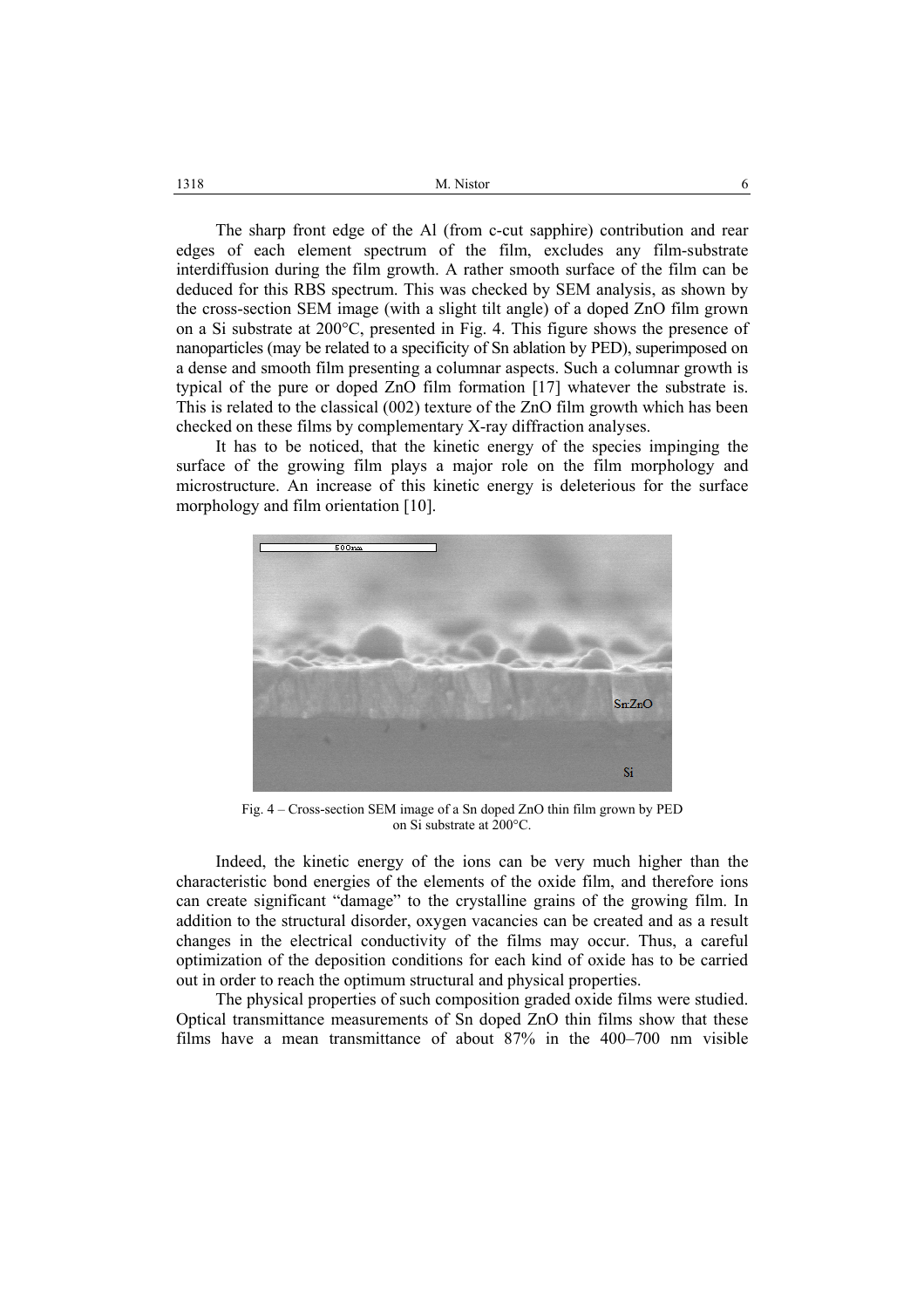wavelength range, *i.e.* a value similar to those measured on pure ZnO films obtained by PLD or PED.



Fig. 5a – The resistivity as a function of temperature of Sn doped ZnO thin film grown by PED on c-cut sapphire substrate at 200°C.

The transport properties of the Sn doped ZnO films were measured through temperature dependence of resistivity, and a typical curve is shown in Fig. 5a. A classical semiconductor behaviour is observed on this curve, despite the graded composition of the film. The room resistivity of such Sn doped ZnO films was about 0.4  $\Omega$ cm, without any optimisation of the oxygen composition of the films which is known to play a major role on the conductivity of semiconducting oxides [21].

Figure 5b shows the Arrhenius plot of the resistivity of a Sn doped ZnO thin film grown on a c-cut sapphire substrate at  $200^{\circ}$ C in the limited range  $285-215$  K, the ln ρ following an Arrhenius law *versus* temperature. The activation energy estimated from the slope is equal to 19 meV, a value comparable to those obtained on pure ZnO films. At lower temperatures, the thermally activated carrier transport mechanism is no longer valid as a pronounced curvature is observed in Fig. 5b. Such a behaviour classically observed in oxide semiconductors [27] could be explained by the localisation phenomenon leading to variable range hopping (VRH) mechanism [28] frequently observed in such oxide materials.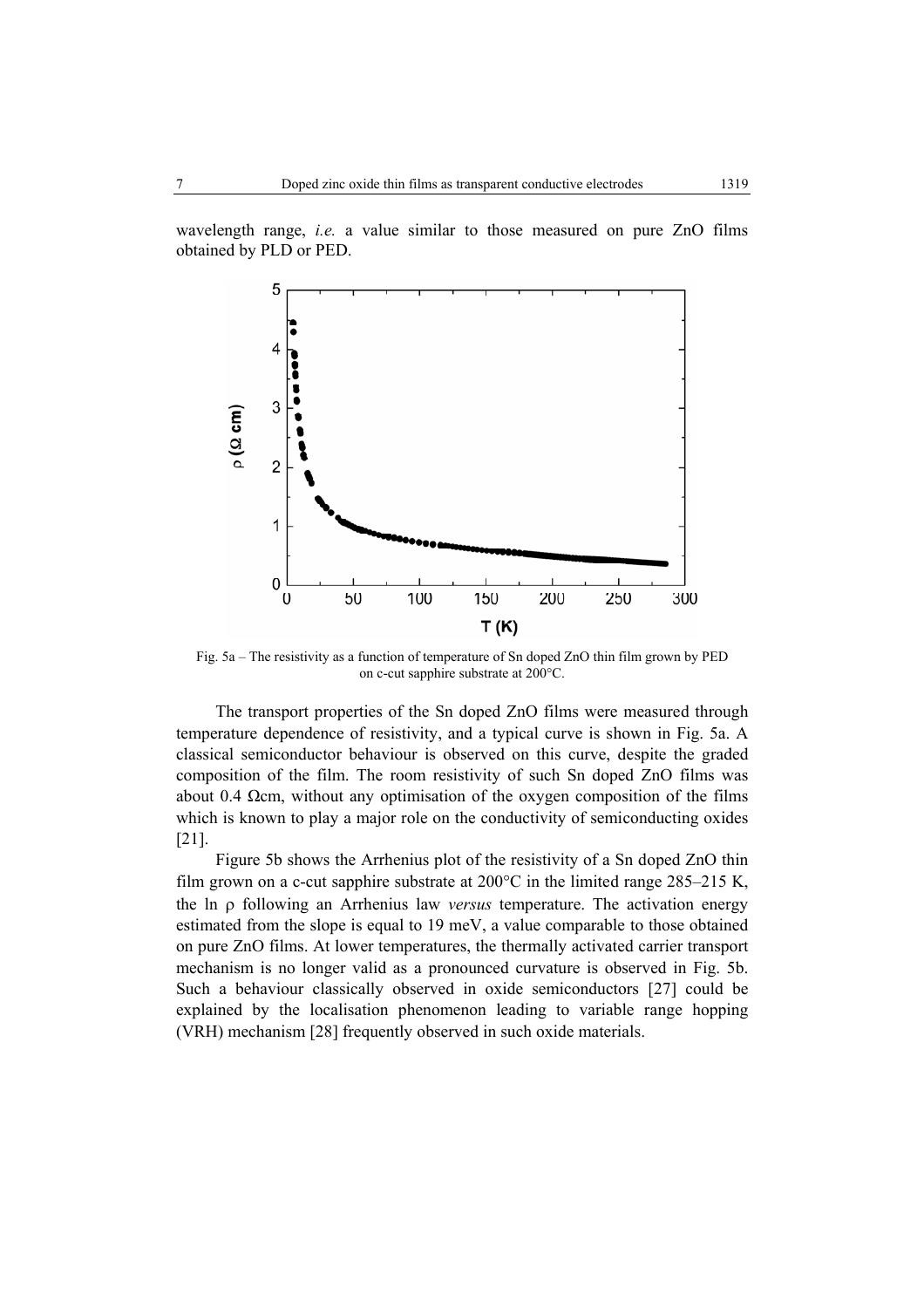

Fig. 5b – Arrhenius plot of the resistivity of a Sn doped ZnO thin film grown by PED on c-cut sapphire substrate at 200 °C. The inset shows the variation in the 285 to 215 K range on an expanded scale.

These results were obtained on Sn doped ZnO films for which the oxygen composition was not optimized in order to obtain the highest electrical conductivities [29]. In the same time, the films were obtained at a low substrate temperature (lower than 250°C), and thus their crystalline quality was not ideal for their transport properties. Despite these points, the physical properties of such films are promising in view of applications as transparent electrodes.

## **4. CONCLUSIONS**

In this work we have grown Sn doped ZnO thin films on Si and c-cut sapphire single crystal substrates at 200°C by PED using a sectorial target. The kinetic energies of the species arriving on the substrate were estimated from ion probe measurements, a broad distribution from a few eV to one hundred eV being measured. A slightly in-depth variation of Sn in films was evidenced by RBS measurements, but the physical properties of the films are not affected. A value of the resistivity of 0.4  $\Omega$ cm was measured at room temperature. The resistivity dependence of the temperature shows the classical semiconductor behaviour, with the activation energy of 19 meV. The mean transmittance of the films was 87% in the 400–700 nm wavelength range. Thus, PED has the potential to form doped ZnO films presenting specific characteristics for applications as transparent electrodes.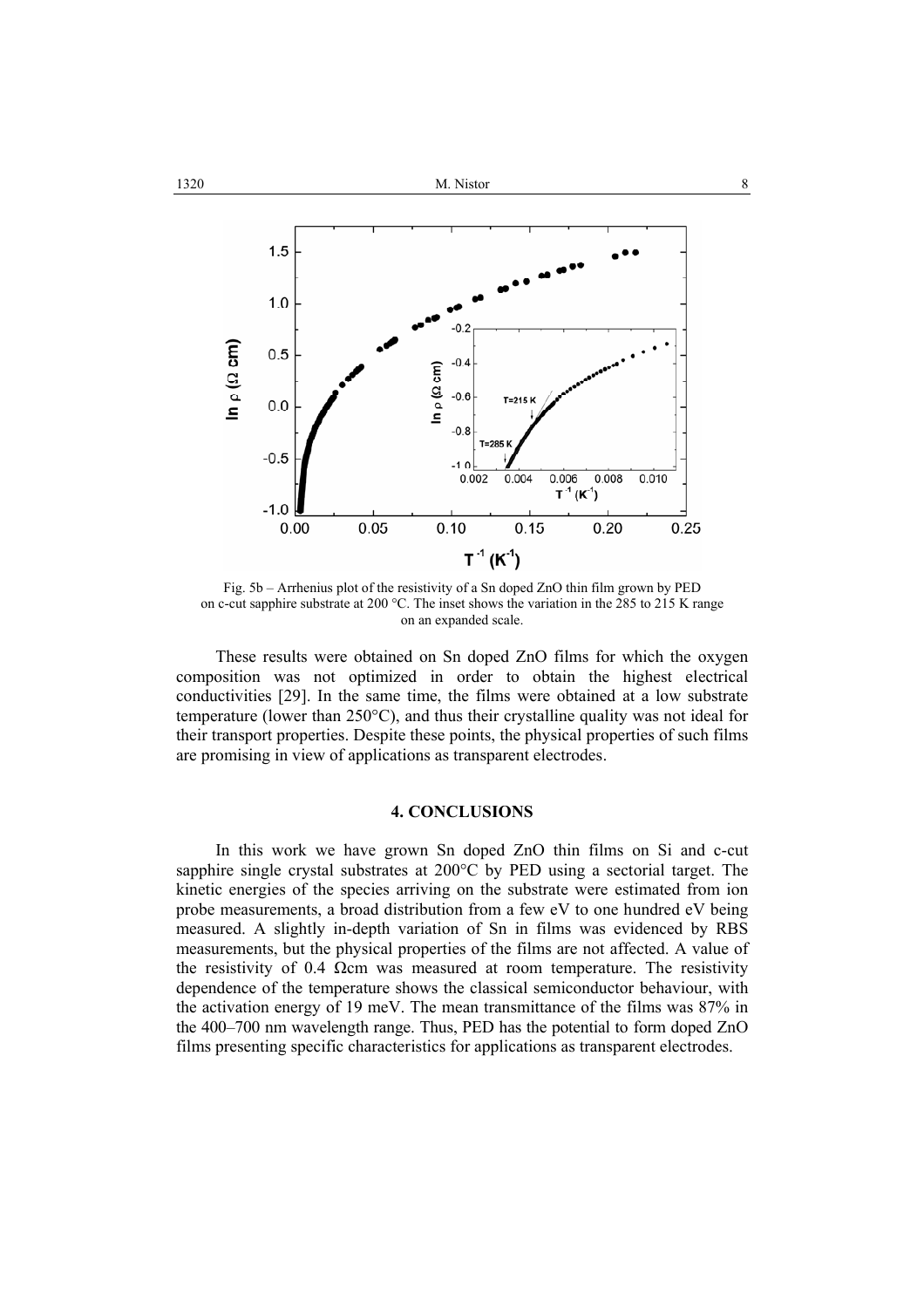*Acknowledgements*. This work was supported by a grant of the Romanian National Authority for Scientific Research, CNCS–UEFISCDI, project number PN-II-ID-PCE-2011-3-0566. The author gratefully acknowledges J. Perrière for many helpful discussions and the cooperative structure around SAFIR (Université Pierre et Marie Curie-Paris 6) for RBS measurements.

### REFERENCES

- 1. S. Samukawa, M. Hori, S. Rauf, K. Tachibana, P. Bruggeman, G. Kroesen, J. C. Whitehead, A. B. Murphy, A. F. Gutso, S. Starikovskaia, U. Kortshagen, J.-P. Boeuf, T. J. Sommerer, M. J. Kushner, U. Czarnetzki, N. Mason, *The 2012 Plasma Roadmap*, J. Phys. D: Appl. Phys., **45**, 253001 (2012).
- 2. H. Kim, *Transparent conducting oxide films*, *In Pulsed Laser Deposition of Thin Films: Applications Led Growth of Functional Materials*, Edited by Robert Eason, John Wiley & Sons, Inc. 2007, p. 239.
- 3. E. Badarau, II. Popescu, *Gas Discharge Physics*, Editura Tehnică, Bucharest, 1965.
- 4. J. L. Delcroix, *Plasma Physics*, Wiley, New York, 1965.
- 5. H.P. Schlolch, P. Fickenscher, T. Redel, M. Stetter, G. Saemann-Ischenko et al., *Production of Yba2Cu3O7-x superconducting thin films by pulsed pseudospark electron beam evaporation*, Appl. Phys. A, **48**, 397 (1989).
- 6. E. Dewald, M. Ganciu, N.B. Mandache, G. Musa, M. Nistor, A.M. Pointu, I. Iovitz Popescu, K. Frank, D.H.H. Hoffmann and R. Stark, *The role of multielectrode geometry in generation of pulsed intense electron beams in preionization controlled open ended hollow cathode transient discharges*, IEEE Trans. Plasma Sci., **25**, 279 (1997).
- 7. M. Nistor, P. Charles, M. Ganciu, M. Lamoureux, N.B. Mandache and A.M. Pointu, *Electron Energy Distribution Function in a Transient Open-Ended Hollow Cathode Discharge Plasma Sources*, Sci.Technol., **11**, 183 (2002).
- 8. G. Müller, M. Konijnenberg, G. Kraft, C. Schultheiss, *Deposition by means of pulsed electron beam ablation*, in *Science and Technology of Thin Film*, World Scientific Publ. Co. PET. LTD, 1995.
- 9. R. Gilgenbach, S.D. Kovaleski, J.S. Lash, L.K. Ang, and Y.T. Lau, *Science and Applications of Energy Beam Ablation*, IEEE Trans. Pl. Sci., **27**, *1*, 150 (1999).
- 10. M. Nistor, N.B. Mandache and J. Perrière, *Pulsed electron beam deposition of oxides thin films*, J. Phys. D: Appl. Phys., **41**, 165205 (2008).
- 11. R.J. Chaudhary, S.B. Ogale, S.R. Shinde, V.N. Kulkani, T. Venkatesan, K.S. Harshavardhan, M. Strikovski, B. Hannoyer, *Pulsed-electron-beam deposition of transparent conducting SnO2 films and study of their properties*, Appl. Phys. Lett., **84**, 1483 (2004).
- 12. Y. Huang, G. Li, J. Feng, Q. Zhang, *Investigation on structural, electrical and optical properties of tungsten-doped tin oxide thin films*, Thin Solid Films, **518**, 1892 (2010).
- 13. L. Huang, X. Li, Q. Zhang, W. Miao, L. Zhang, X. Yan, Z. Zhang, Z. Hua, *Properties of transparent conductive In<sub>2</sub>O<sub>3</sub>:Mo thin films deposited by Channel Spark Ablation*, J. Vac. Sci. Technol. A, **23**, 1350 (2005).
- 14. J. Rho, K.Yu, R.-H. Jeong, J.H. Park, J.-S. Chung, E. Choi, *Pulsed electron deposition of 50-nmthick ZnO film at room temperature*, Jap. J. Appl. Phys., **50**, 120209 (2011).
- 15. H.L. Porter, C. Miou, A.L. Cai, X. Zhang, J.F. Muth, *Growth of ZnO films on C-plane (0 0 0 1) sapphire by pulsed electron deposition (PED)*, Mat. Sci. Engin. B, **119**, 210 (2005).
- 16. S. Tricot, M. Nistor, E. Millon, C. Boulmer-Leborgne, N.B. Mandache, J. Perriere, W. Seiler, *Epitaxial ZnO thin films grown by pulsed-electron beam deposition*, Surf. Sci., **604**, 2024 (2010).
- 17. V. Craciun, R.K. Singh, J. Perriere, J. Spear, D. Craciun, *Epitaxial ZnO films grown on sapphire (001) by ultraviolet-assisted pulsed laser deposition*, J. Electrochem. Soc., **147**, 1077 (2000).